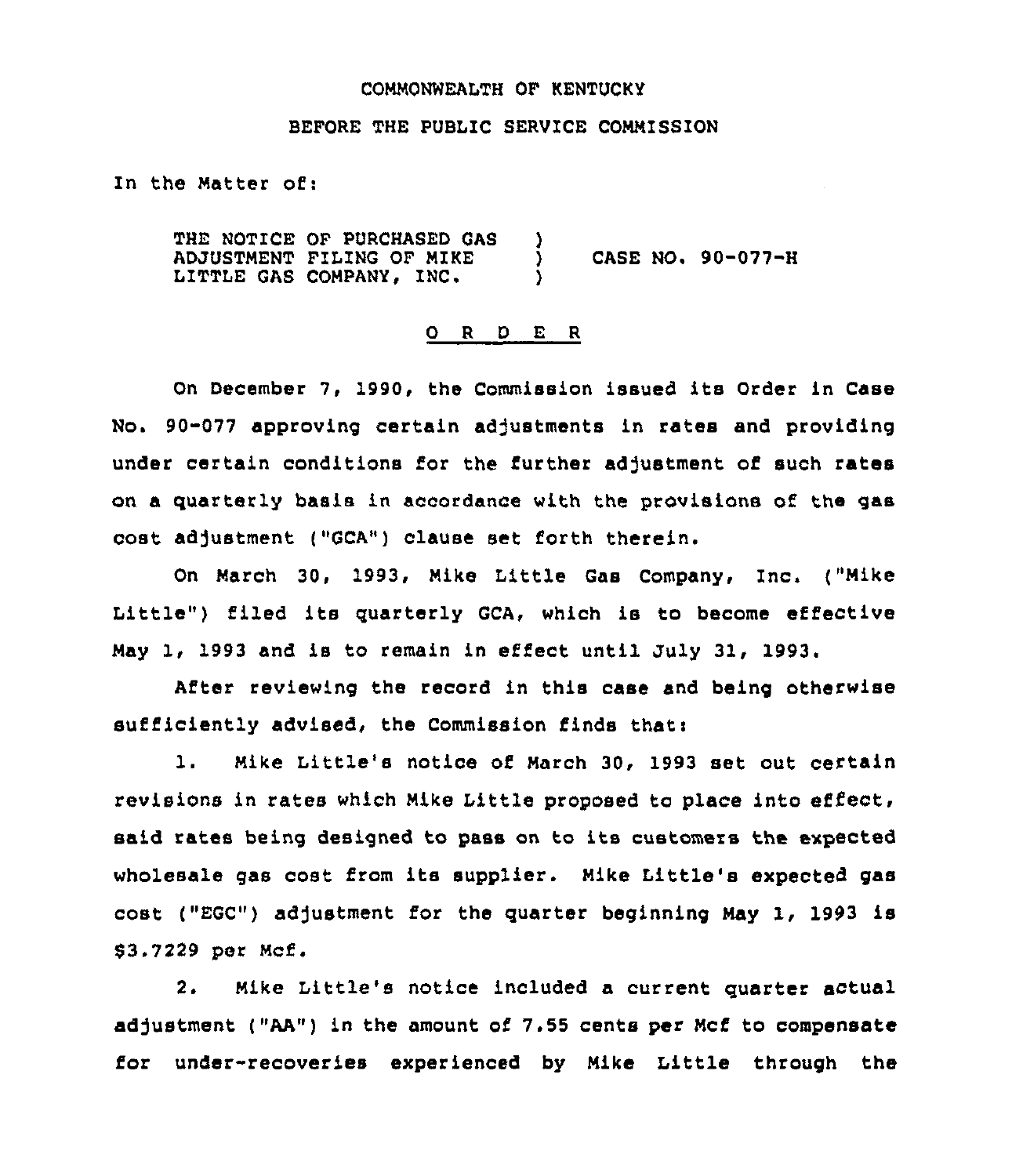operation of its gas cost recovery procedure during the months of November and December 1992 and January 1993. Nike Little's total AA in the amount of 20.68 cents per Mcf is calculated to return the current under-recovery, as well as over and under-recoveries from previous quarters.

3. Nike Little's notice does not include a refund adjustment.

4. The combined effect of the above adjustments is Mike Little's gas cost recovery rate ("GCR") in the amount of  $$3.9297$ per Ncf, an increase of 17.11 cents per Ncf from its last approved rates.

5. The rates set out in the Appendix to this Order, pursuant to the GCA provisions approved by the Commission in ite Order in Case No. 90-077 dated December 7, 1990, are fair, fust, and reasonable, in the public interest, and should be effective with gas supplied on and after Nay 1, 1993.

IT IS THEREFORE ORDERED that:

1. The rates in the Appendix, attached hereto and incorporated herein, are fair, just, and reasonable, and are approved effective with gas supplied on and after Nay 1, 1993.

2. Within 30 days of the date of this Order, Nike Little shall file with this Commission its revised tariffs setting out the rates authorized herein.

 $-2-$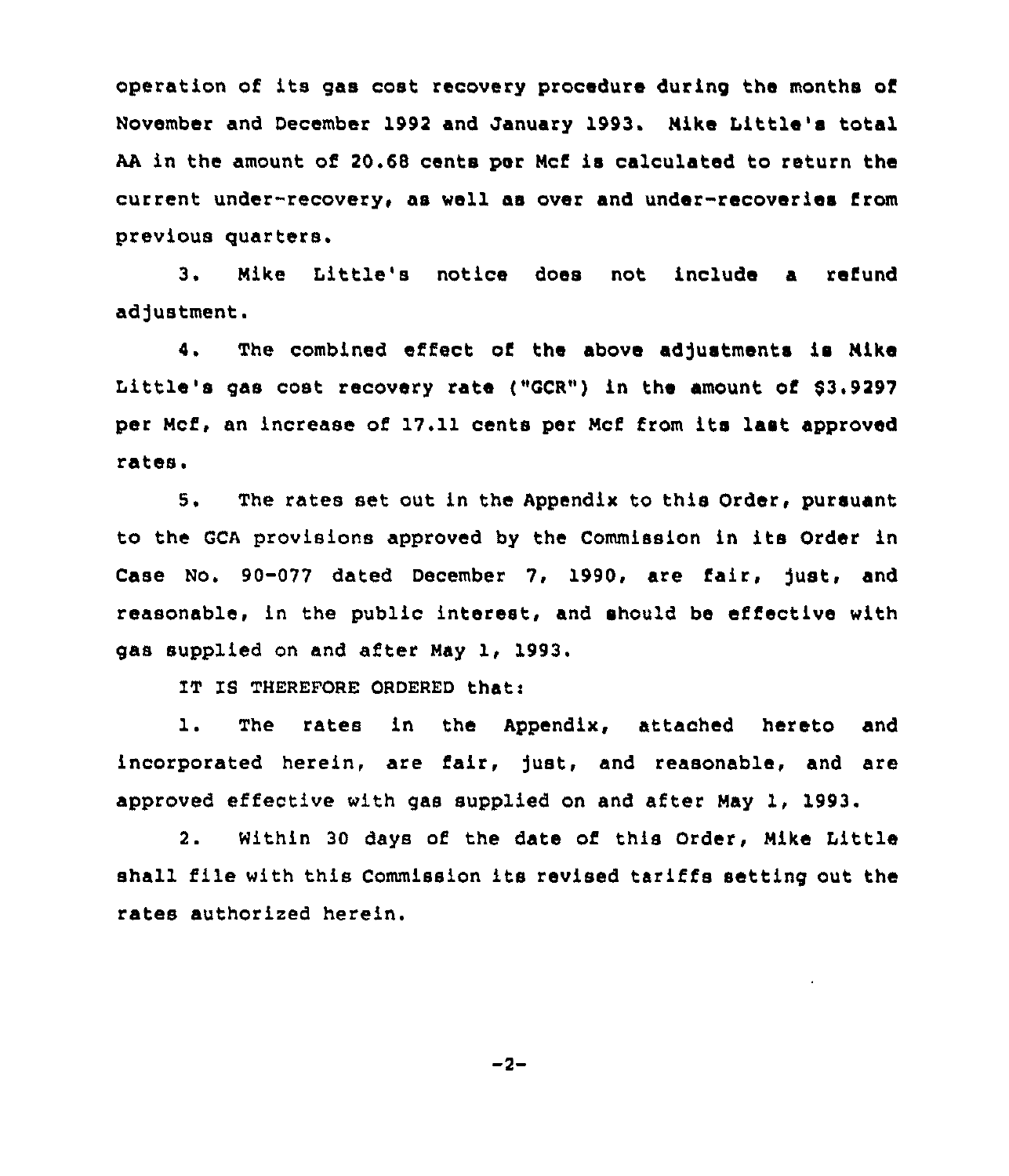Done at Frankfort, Kentucky, this 29th day of April, 1993.

PUBLIC SERVICE COMMISSION

rman

 $\overline{\mathtt{Vlec}}$ rman

ATTEST:

Executive Director